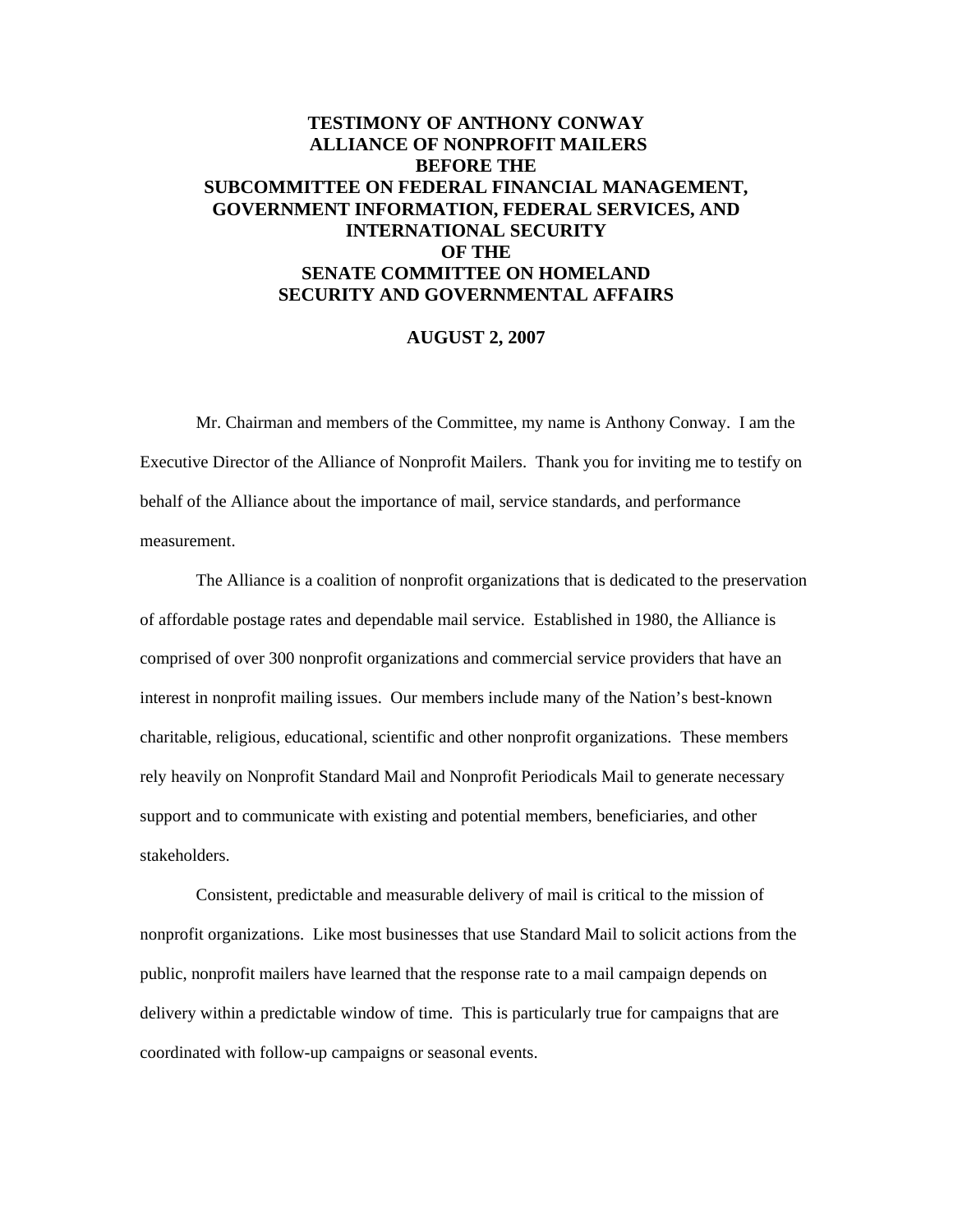The same is true of nonprofit publications. The timeliness and predictability of mail delivery not only affects the timeliness of our members' publications for their readers, but is also critical to the effectiveness of advertisers' campaigns. Advertisers rely on the estimated in-home dates of nonprofit publications to know when to staff call centers. Many nonprofits in turn rely on their printers to identify when the critical "in home windows" occur. And the nonprofit, their printer, and advertisers all rely on the predictability of mail delivery to establish these windows. Mail that arrives late—or unexpectedly early—can wreak havoc with these plans.

 The Alliance recently surveyed our members about service issues and received reports of an unevenness of service. Here are some of the comments from some of our members in the nonprofit community. We offer them not in a spirit of criticism—we believe that the United States Postal Service is the finest postal system in the world and is managed by dedicated professionals who work hard to achieve good outcomes within a difficult set of constraints—but to illustrate the importance of reliable and predictable service to mailers:

**Boston University:** A postal manager at Boston University reports that, while mail entered at the Boston Bulk Mail Entry Unit ("BMEU") is usually processed in a timely manner, service after the mail leaves the BMEU is more unpredictable. Letter-shaped Nonprofit Standard Mail can take five to twenty days for delivery. Standard Nonprofit flats can take up to 25 days. Last year, 24,000 pieces of First-Class auto presort metered mail entered by the university took five days for delivery to *local* addresses. While Boston University believes that it receives excellent service overall from the Boston Post Office, the lack of accountability after the mail leaves the Boston BMEU is a problem.

**Consumers Union**: Consumers Union ("CU") also relies on the USPS to carry out CU's mission. Occasionally CU personnel must notify the Postal Service's Business Service Network representatives in Westchester, New York, about a problem that CU would like to bring to the Postal Service's attention. Sometimes the problem needs immediate attention; other times,

- 2 -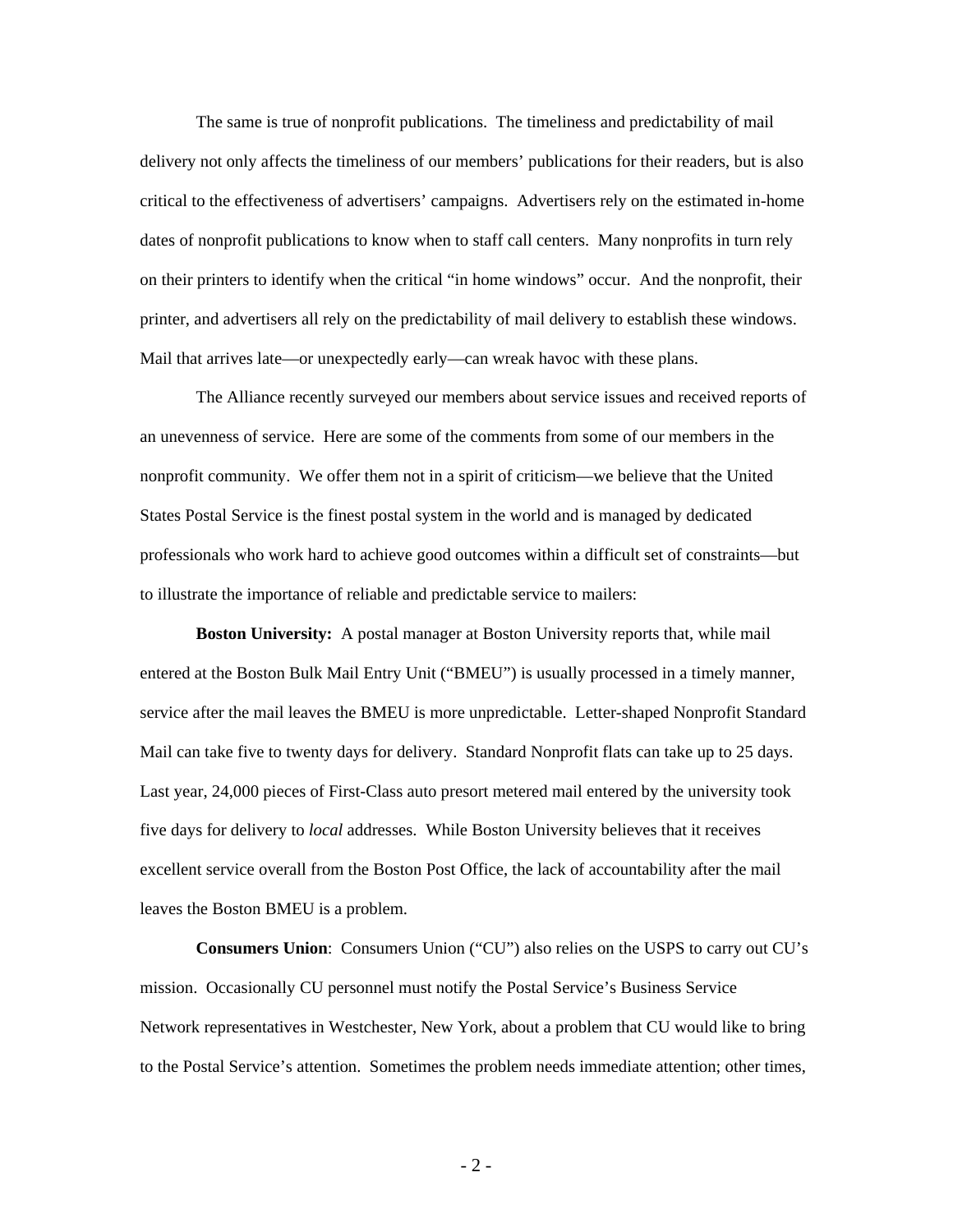it may need to be researched and then resolved. CU generally finds that the BSN staff are responsive and attentive, but that resolutions or explanations are often elusive.

 In February 2007, CU notified the Westchester BSN that "seed" (i.e., sample) pieces from CU's large national December and January mailings were taking an inexplicably long time to be delivered—roughly a month from the BMC in Jersey City, New Jersey, to CU's headquarters in Yonkers, New York (a distance of about 20 miles). CU provided all the relevant data so that the USPS could investigate the problem. Although CU has seed pieces collected at an outside concern, the organization's internal marketing and production staff routinely examine seed pieces received at CU headquarters as another quality control check. Three weeks later, CU received the following communication:

This issue was elevated through the ranks to get the best possible resolution, as it stands thru far, this issue has no resolution.

According to our BMC and Westchester P&DC there we no processing delays listed from 12/1/06 to 1/31/07 and no explanation to determine what could have caused such a delay. Due to the time factor of this mailing, we believe at this time that these were isolated incidents.

**Diocese of Metuchen, New Jersey:** The Diocese reports that it does some large mailings for their events. An increasingly common phenomenon is the return of mailpieces carrying correct and current addresses. This requires some time and investigation about the address only to find it is correct. It also requires additional postage to resend the mail.

 Diocese personnel have also noticed that some of the returned mail is astonishingly old. Indeed, some returned mail had been held for *four years*. Just a few months ago, the Diocese reports receiving three mail pieces from a mailing for an event that took place 2003.

 **Easter Seals, Inc, Chicago, IL**: The history of Easter Seals is closely linked to the mail and supporters place "seals" on envelopes and letters. The organization reports that service problems in Chicago resulted in significant delivery delays for their February and March mailings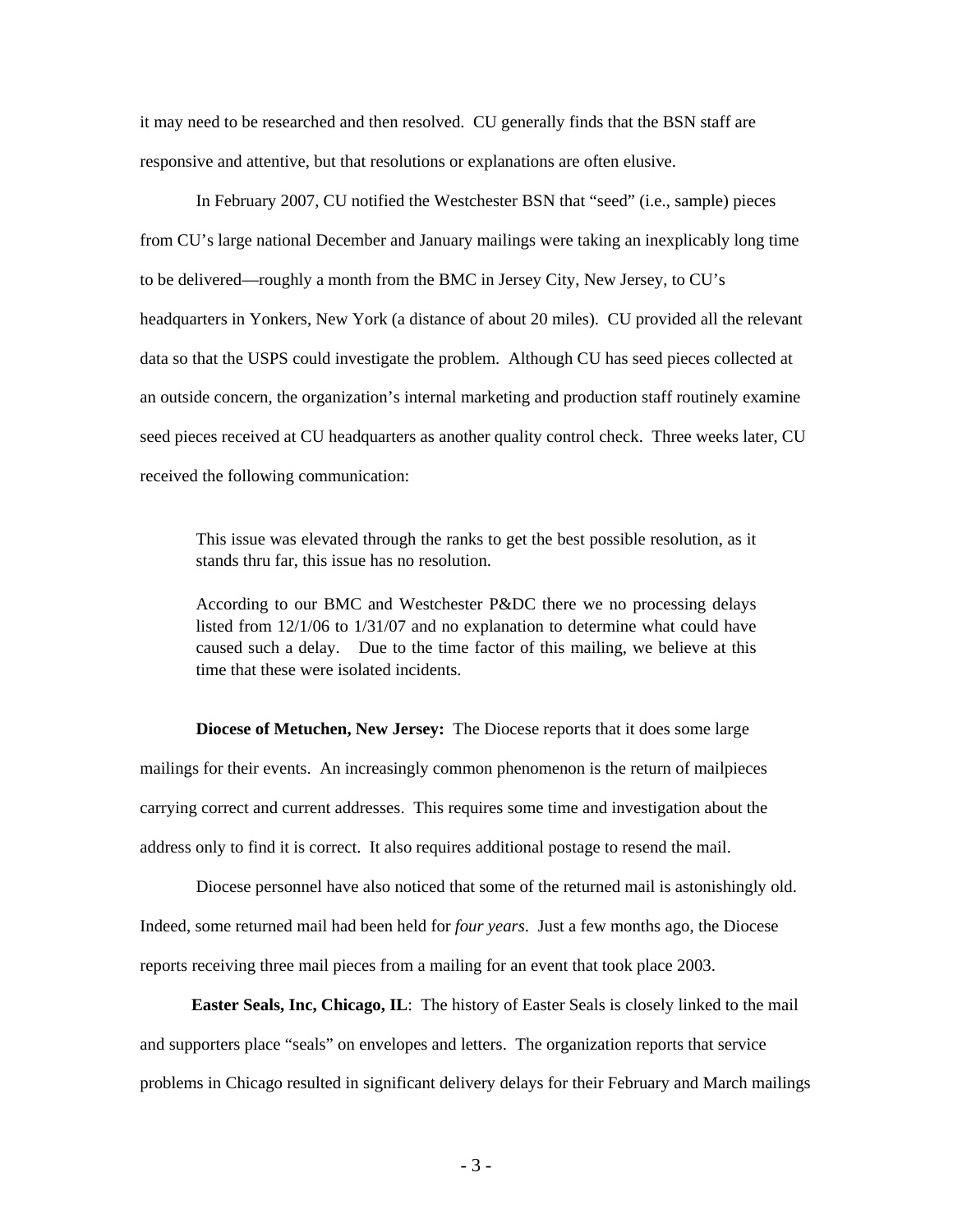of the organization's signature Easter "seals." The mailing is an important source of philanthropic funding for their new Therapeutic School and Center for Autism Research in Chicago, as well as other services provided in the area. With the delivery delays, response rates and revenues were down almost 30 percent this year. These are resources Easter Seals will not have to help families in Chicago.

 **Elks Lodge No. 46, Milwaukee, WI**: The Milwaukee, Wisconsin, Lodge of Elks mails approximately 500 copies of its monthly newsletter. The Lodge formerly sent the newsletter by Nonprofit Standard Mail. As postal delivery performance deteriorated in recent years, the promotion of events and fundraising suffered. The Lodge engaged the Postal Service for an extended period in search of answers to resolve the poor delivery performance but, unfortunately, the problem persisted. Eventually the Lodge was forced to switch from Nonprofit Standard Mail to First-Class Mail in order to receive acceptable service performance. The Lodge views this as an unacceptable compromise caused by a degradation of Postal Service performance which, in effect, resulted in a postage rate increase.

**Marian Helpers Center, Stockbridge, MA**: The Manager of Donor Development from the Marian Helpers Center reports that, despite the time sensitivity of its direct mail campaigns, the organization cannot project an in-home delivery date. The seed pieces from a given mailing can arrive up to two weeks apart, even to two residence addresses *in the same town*.

**The Marist Brothers, Chicago, IL:** This organization reports that it has experienced delivery times of more than *six weeks* for Standard Nonprofit Mail; in other instances, delivery takes only six days.

 **Pepperdine University, Malibu, CA:** Pepperdine reports that it has experienced delays since the closing of the Postal Service's Marina del Ray Processing Plant several years ago. Delivery times for mailings of Standard Mail to addresses in the Los Angeles area itself have ranged from one day to a full month. Average time to delivery has been ten days. The

- 4 -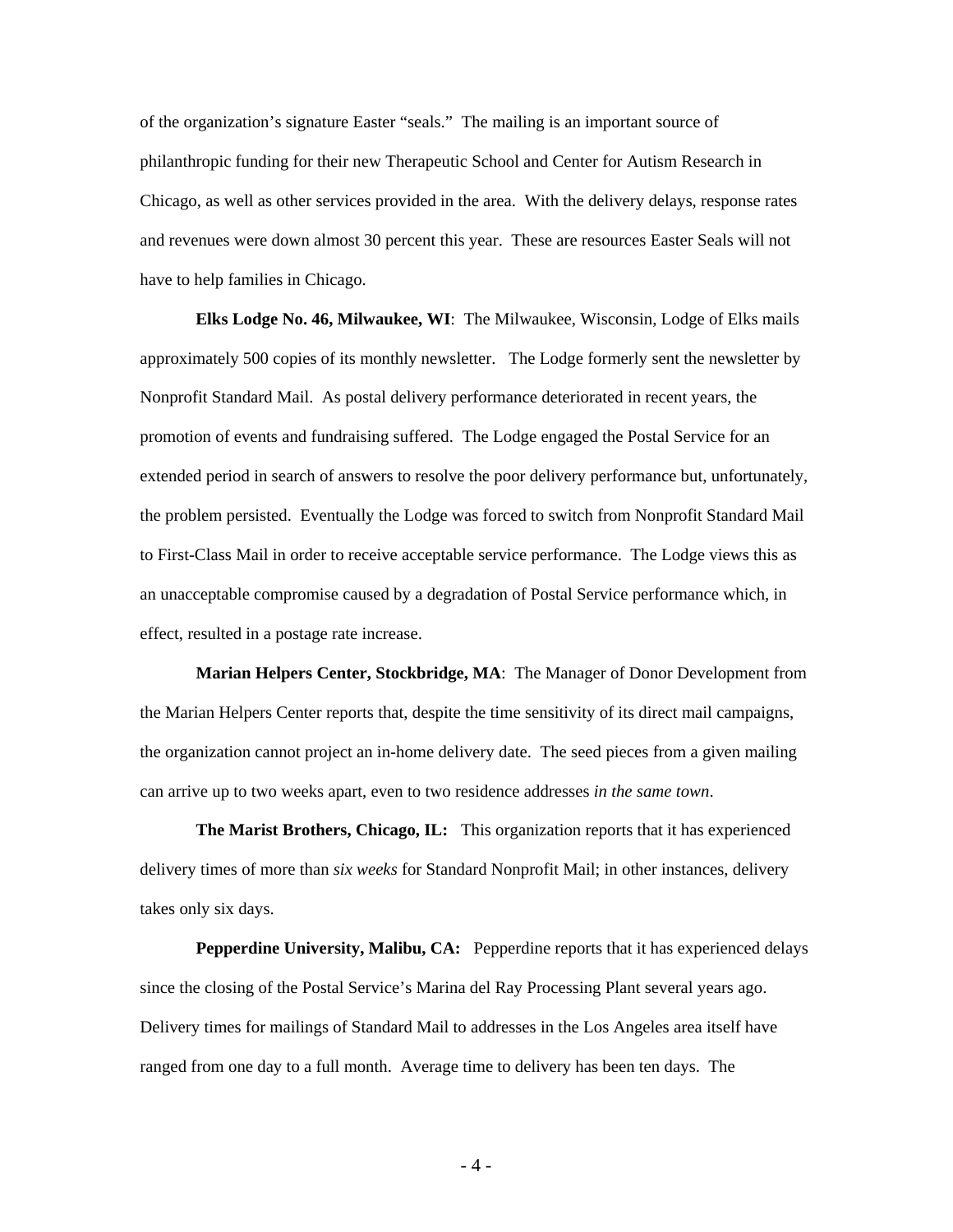unpredictability of Standard Mail delivery times has caused departments to use First-Class Mail more often.

**Word&Way.** *Word&Way*, a bi-weekly newspaper published by the Missouri Baptist Convention, also reports service problems. Each issue of the newspaper is entered in Columbia, Missouri, on Tuesday or Wednesday to achieve delivery by Thursday, the stated publication date. Subscribers often report, however, that they do not receive the paper until the following week, especially in the St. Louis and Kansas City metropolitan areas.

 Delays of this kind harm the churches that rely on the newsletter to disseminate information to their members. Individual churches print their specific information on the back page of *Word&Way*. Subscribers rely on the back page to get the information regarding upcoming events at their churches for the weekend. When the paper does not arrive at the home until the following week, the news is dated. In addition, the church is disappointed because members did not know about the events, making *Word&Way* an unreliable means of communication.

*Word&Way* has lost subscribers because of poor delivery service over the last several years. The publisher has worked diligently with the Postal Service, particularly with the manager of the business entry mail unit ("BMEU") in St. Louis. Though the delivery has improved to some extent, it is not enough for cancelled newsletter users to resubscribe with confidence.

\* \* \*

 These illustrations of service problems at multiple locations throughout the United States underscore the importance of establishing a more current and granular measure of actual service performance than is now available to mailers.

 Data should be broken down by 3-digit ZIP Code pairs, or at least the ones carrying sizeable amounts of volume. Frequent reporting of service performance data by geographic region will not only help us plan our mailings, but will also allow us to work collaboratively with the Postal Service to resolve service performance issues.